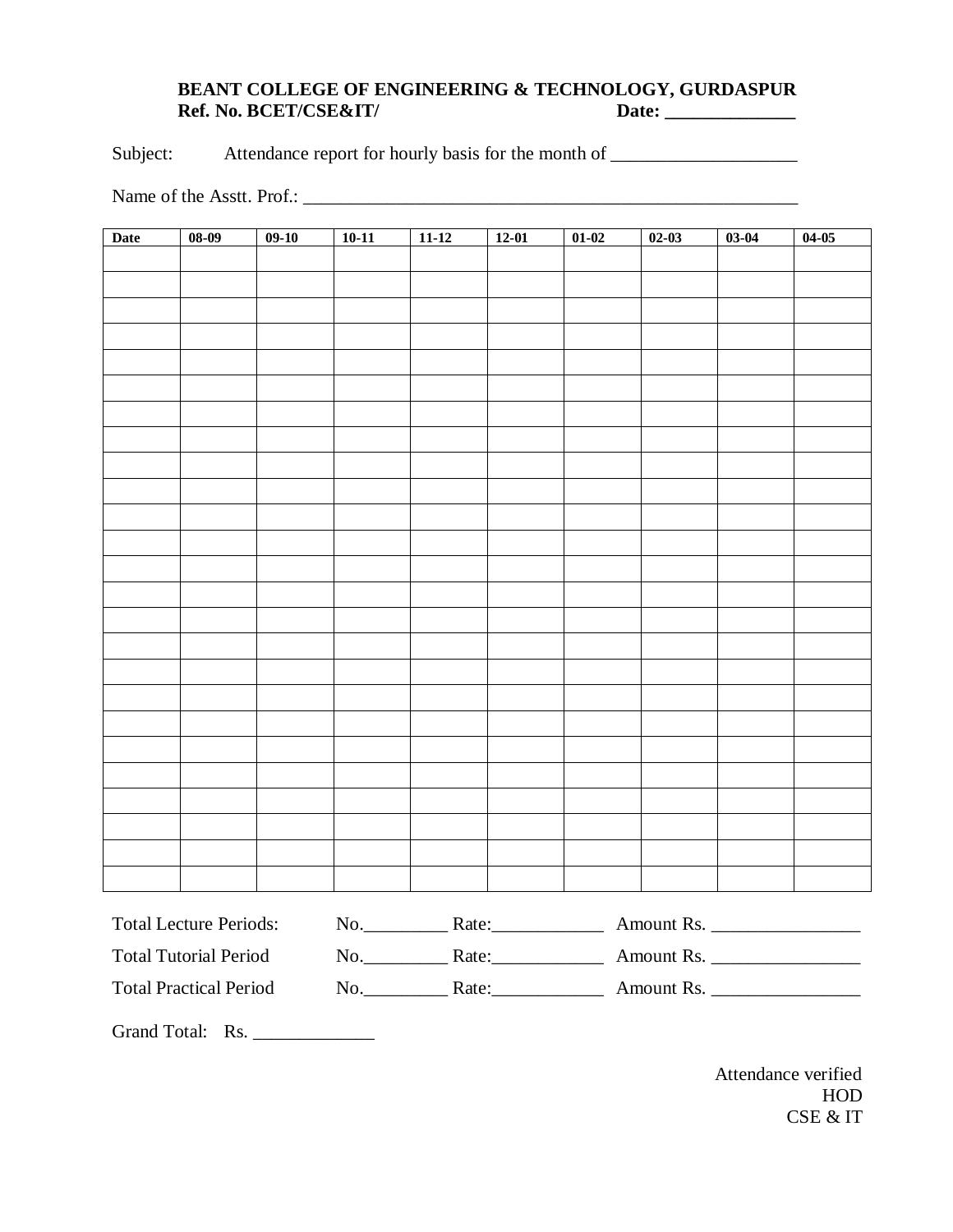## **BEANT COLLEGE OF ENGINEERING & TECHNOLOGY, GURDASPUR Ref. No. BCET/ASD/2011/**

Subject: Attendance report for hourly basis for the month of \_\_\_\_\_\_\_\_\_\_\_\_\_\_\_\_\_\_\_

Name of the Asstt. Prof.:

| <b>Date</b> | $08-09$ | $09-10$ | $10-11$ | $11-12$ | $12-01$ | $01-02$ | $02-03$ | $03-04$ | $04-05$ |
|-------------|---------|---------|---------|---------|---------|---------|---------|---------|---------|
|             |         |         |         |         |         |         |         |         |         |
|             |         |         |         |         |         |         |         |         |         |
|             |         |         |         |         |         |         |         |         |         |
|             |         |         |         |         |         |         |         |         |         |
|             |         |         |         |         |         |         |         |         |         |
|             |         |         |         |         |         |         |         |         |         |
|             |         |         |         |         |         |         |         |         |         |
|             |         |         |         |         |         |         |         |         |         |
|             |         |         |         |         |         |         |         |         |         |
|             |         |         |         |         |         |         |         |         |         |
|             |         |         |         |         |         |         |         |         |         |
|             |         |         |         |         |         |         |         |         |         |
|             |         |         |         |         |         |         |         |         |         |
|             |         |         |         |         |         |         |         |         |         |
|             |         |         |         |         |         |         |         |         |         |
|             |         |         |         |         |         |         |         |         |         |
|             |         |         |         |         |         |         |         |         |         |
|             |         |         |         |         |         |         |         |         |         |
|             |         |         |         |         |         |         |         |         |         |
|             |         |         |         |         |         |         |         |         |         |
|             |         |         |         |         |         |         |         |         |         |
|             |         |         |         |         |         |         |         |         |         |
|             |         |         |         |         |         |         |         |         |         |
|             |         |         |         |         |         |         |         |         |         |
|             |         |         |         |         |         |         |         |         |         |
|             |         |         |         |         |         |         |         |         |         |

| <b>Total Lecture Periods:</b> | NO. | Rate: | Amount Rs. |
|-------------------------------|-----|-------|------------|
| <b>Total Tutorial Period</b>  | No  | Rate: | Amount Rs. |
| <b>Total Practical Period</b> | NO. | Rate: | Amount Rs. |

Grand Total: Rs. \_\_\_\_\_\_\_\_\_\_\_\_\_

Attendance verified Head Applied Sc.,Hum & Mgt.